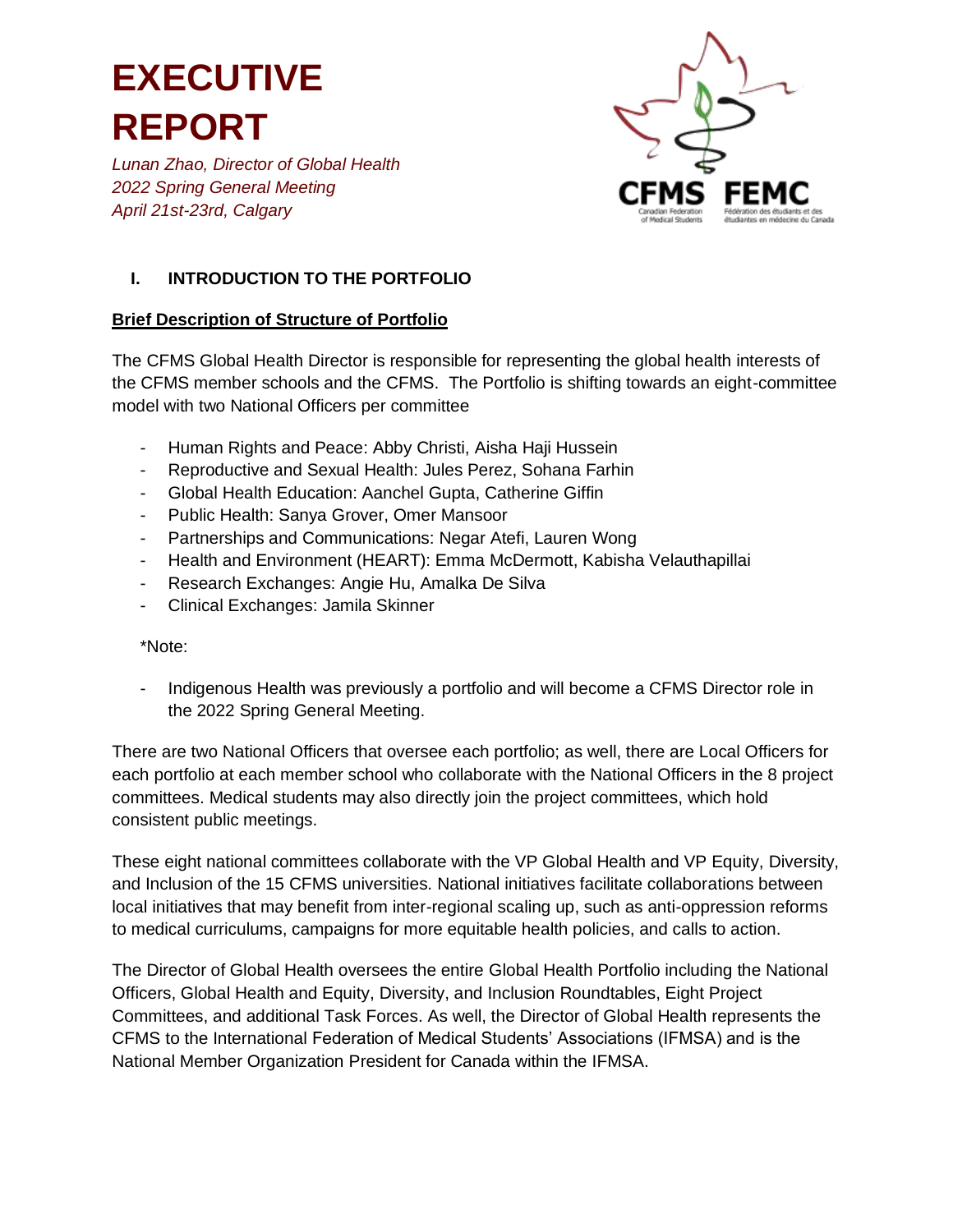*Lunan Zhao, Director of Global Health 2022 Spring General Meeting April 21st-23rd, Calgary*

Please read the individual 2022 Spring National Officer Reports for each of the eight committees for more detailed updates on all the ongoing initiatives.

### **Links to letters informing restructuring of the Global Health Portfolio**

- [Call to Action to the CFMS: Anti-Indigenous Racism Reforms:](https://docs.google.com/document/d/11bTOi5TSd8jU5xepmREJugO3z7548yPliwIhRMRUA3A/edit?usp=sharing) [https://docs.google.com/document/d/11bTOi5TSd8jU5xepmREJugO3z7548yPliw](https://docs.google.com/document/d/11bTOi5TSd8jU5xepmREJugO3z7548yPliwIhRMRUA3A/edit?usp=sharing) [IhRMRUA3A/edit?usp=sharing](https://docs.google.com/document/d/11bTOi5TSd8jU5xepmREJugO3z7548yPliwIhRMRUA3A/edit?usp=sharing)
- [June Portfolio Directors Statement](https://drive.google.com/file/d/1iwNfWS7_FlVFGq6W2mTZ987u6MDNTnKu/view?usp=sharing)

### **II. ACTIVITIES**

The updates of the Global Health portfolio have been drafted in line with the 2019-2022 Global Health Strategic Plan [\(https://www.cfms.org/files/meetings/agm-](https://www.cfms.org/files/meetings/agm-2019/CFMS%20GHP%20Strategic%20Plan%202019-2022-revised.pdf)[2019/CFMS%20GHP%20Strategic%20Plan%202019-2022-revised.pdf](https://www.cfms.org/files/meetings/agm-2019/CFMS%20GHP%20Strategic%20Plan%202019-2022-revised.pdf) ) and 2020-2022 Global Health Strategic Plan [\(https://www.cfms.org/files/meetings/agm-](https://www.cfms.org/files/meetings/agm-2020/resolutions/gh_strat_plan/gh_sp.pdf)[2020/resolutions/gh\\_strat\\_plan/gh\\_sp.pdf\)](https://www.cfms.org/files/meetings/agm-2020/resolutions/gh_strat_plan/gh_sp.pdf) .

### **Strategic Direction #1: Increased Collaboration within CFMS**

- 1. Monthly meetings with National Officers, with additional meetings according to internal taskforces (e.g IFMSA assembly co-leads, Budget and Global Health Initiative Grant, Communications, Exchanges, CFMS Spring Meeting co-leads, Finance).
	- a. Working towards a less hierarchical structure through the delegation of responsibilities to taskforce co-leads
- 2. Fostering formal collaborations between six of the Global Health National Officers and the Government Affairs, Student Affairs, Education, Communications, and Indigenous Health portfolios
	- a. Facilitating collaborations between the National Officers of Sexual and Reproductive Health and the Government Affairs portfolio's May 2022 National Follow-up Day of Action on access to contraception
	- b. Facilitating collaboration between the National Officers of Human Rights and Peace and the Equity, Diversity, Inclusion Roundtable, led in the interim by the CFMS Western Director

### **Strategic Direction #2: Enhance Indigenous Representation**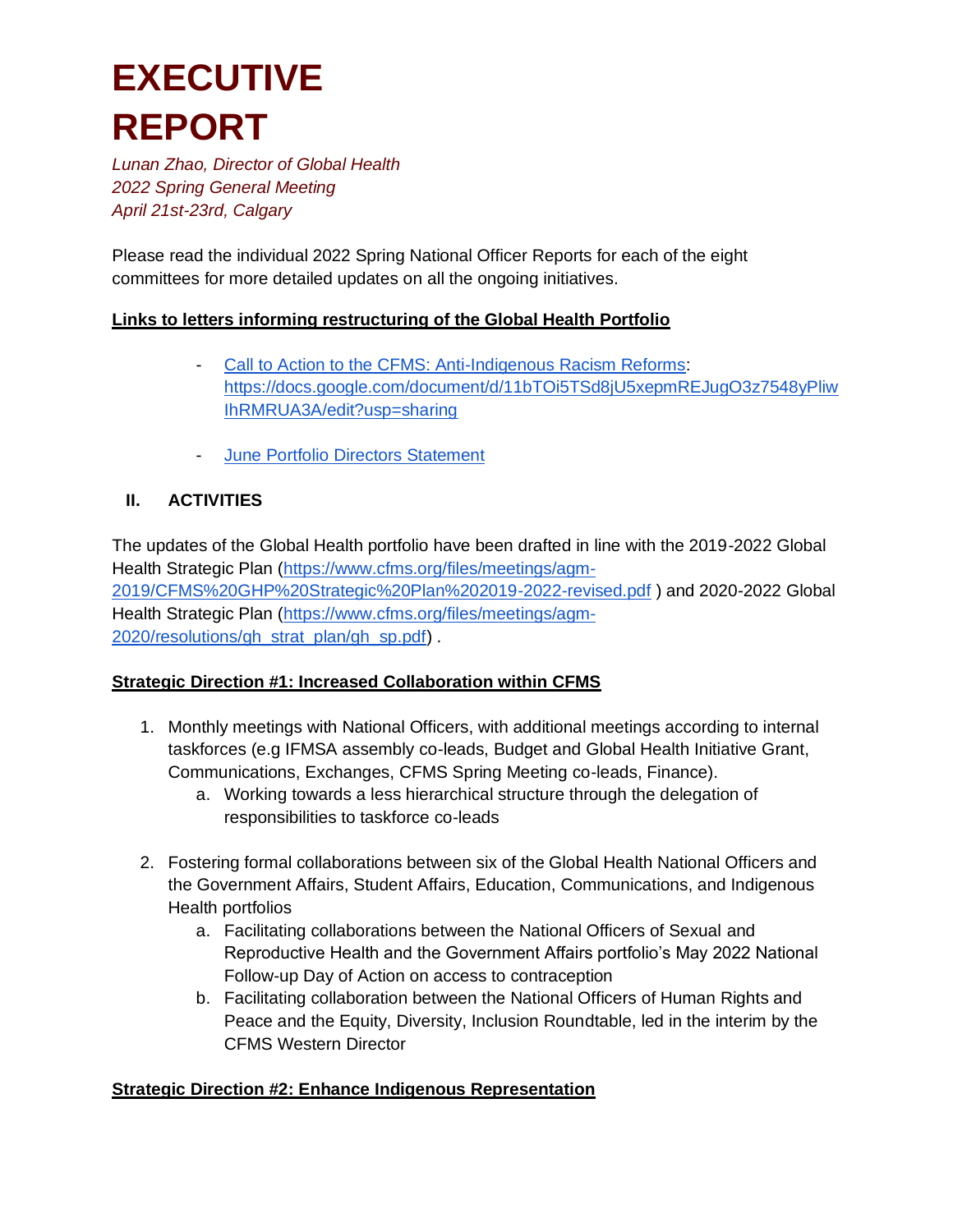*Lunan Zhao, Director of Global Health 2022 Spring General Meeting April 21st-23rd, Calgary*

- 1. Collaborated with Director of Government Affairs to pass motion to design National Officer of Indigenous Health as Director of Global Health for elections in Spring 2022
- 2. Centering Indigenous Health as core priority for all global health committees, including in the Health and Environment and Partnerships initiatives

### **Strategic Direction #3: Positively Contribute to Equity, Diversity, and Inclusivity (EDI) in Medicine**

- 1. Initiated the VP Equity, Diversity, and Inclusion Roundtable in summer 2021, with a recent virtual roundtable in April 2022 Planning the first hybrid EDI Roundtable (run jointly with the Global Health Roundtable) at the CFMS Spring Meeting.
- 2. Center Equity, Diversity, and Inclusion as core criteria for recruitment of National Officers and development of projects
- 3. Supporting the work of National Officers of Partnerships in initiating the Global Health Initiative Grant to fund equity, diversity, and inclusion student projects and research through an equitable approach. The grant will aim to provide feedback for projects that do not meet criteria for funding and support them to re-apply.
- 4. Supporting the work of National Officers of Exchanges to shift clinical and research exchanges from a profit model to a social accountability model as we plan re-initiation for summer 2023, and pen pal program
- 5. Supporting the National Officers of Human Rights and peace to design a CFMS-wide anti-oppression policy and anti-oppression training requirements for all student leads
- 6. Supporting the National Officers of Health and Environment to design a national hub for climate justice initiatives

### **Strategic Direction #4: Increased General Member Engagement**

1. Re-initiated the Global Health Liaison network after communication had been paused since December 2020, through individual check-ins with most Global Health Liaisons.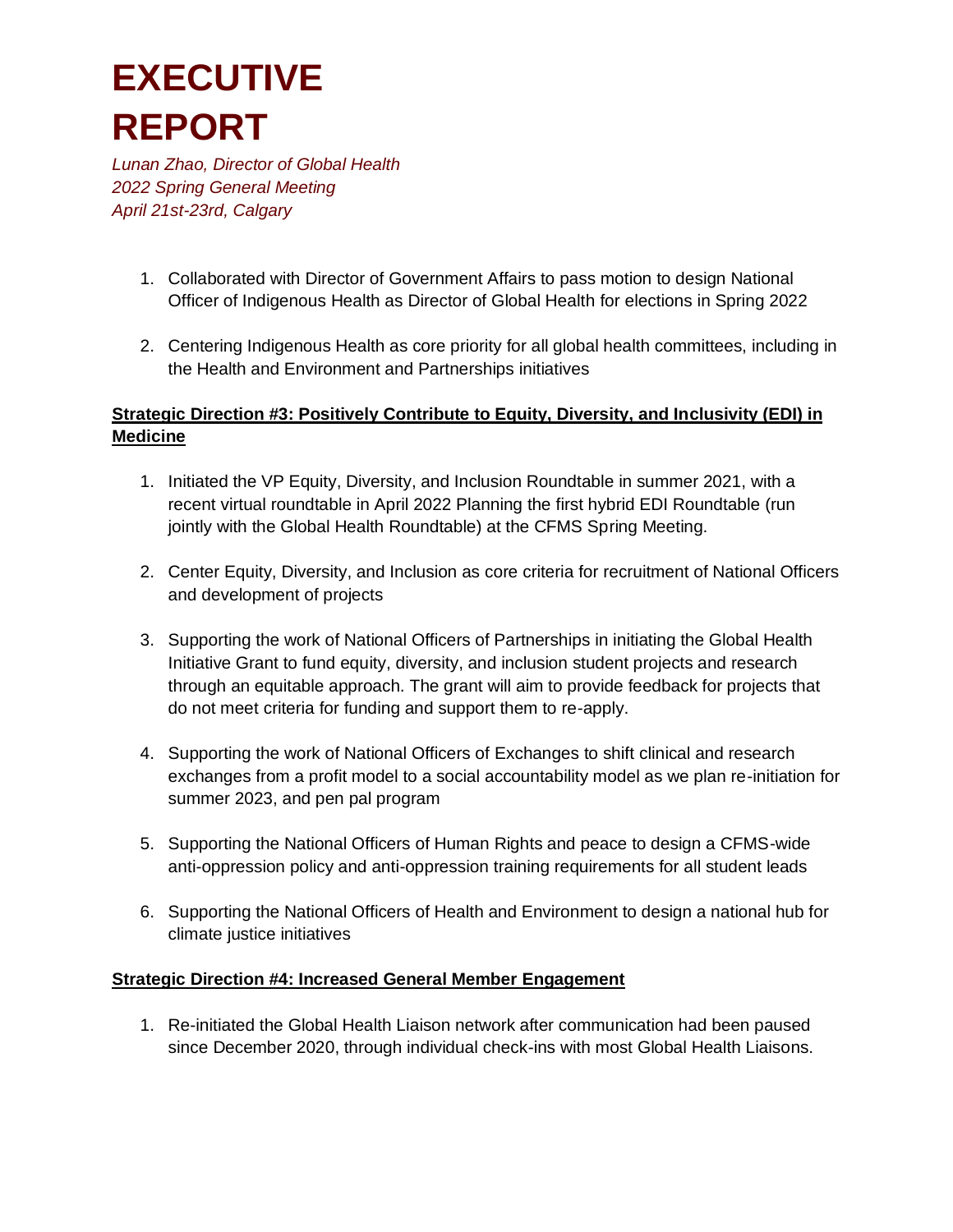*Lunan Zhao, Director of Global Health 2022 Spring General Meeting April 21st-23rd, Calgary*

- 2. Working with the Global Health National Officers to re-designing Global Health committees, in order to enable students who are not local officers also have access to join consistent committee meetings to learn about ongoing projects and to share project ideas.
	- a. Support National Officers to designing a dedicated budget for committee projects, under guidance of CFMS Director of Finance
- 3. Reshaping the Global Health Portfolio as a hub for collaboration on advocacy initiatives, resources and events, through yearlong work to connect students and initiatives from different schools and medical societies. A key component of the ongoing reshaping of the Global Health Portfolio will be presentations from Global Health Liaisons, VP EDIs or Equity Officers from the CFMS medical schools at the 2022 Spring Meeting GH and EDI Roundtable.
- 4. Continuing past efforts to design a central Global Health Portfolio calendar for ongoing virtual events, as part of efforts to renew the website
	- a. Promoted via email threads the Global Health events of USaskatchewan, NOSM, UBC, and Western
	- b. Central spreadsheet of contacts for all local Global Health project leads

### **Strategic Direction #5: Restructuring of the Portfolio**

- 1. Redesigning method of selection for National Officers in a more transparent, equityfocused, and community-informed way
	- a. Shift responsibility of selection of National Officers away from the Director of Global Health towards the network of Global Health Liaisons.
		- i. Global Health Liaisons marked anonymous application essays of NO candidates
		- ii. Global Health Liaisons and past National Officers interviewed all National Officer candidates. Director of Global Health did not directly score any candidate.
		- iii. Scoring of all National Officer candidates was based on 50% essay and 50% interview score
		- iv. Made efforts to reach out to National Officer candidates not selected for the role to join committees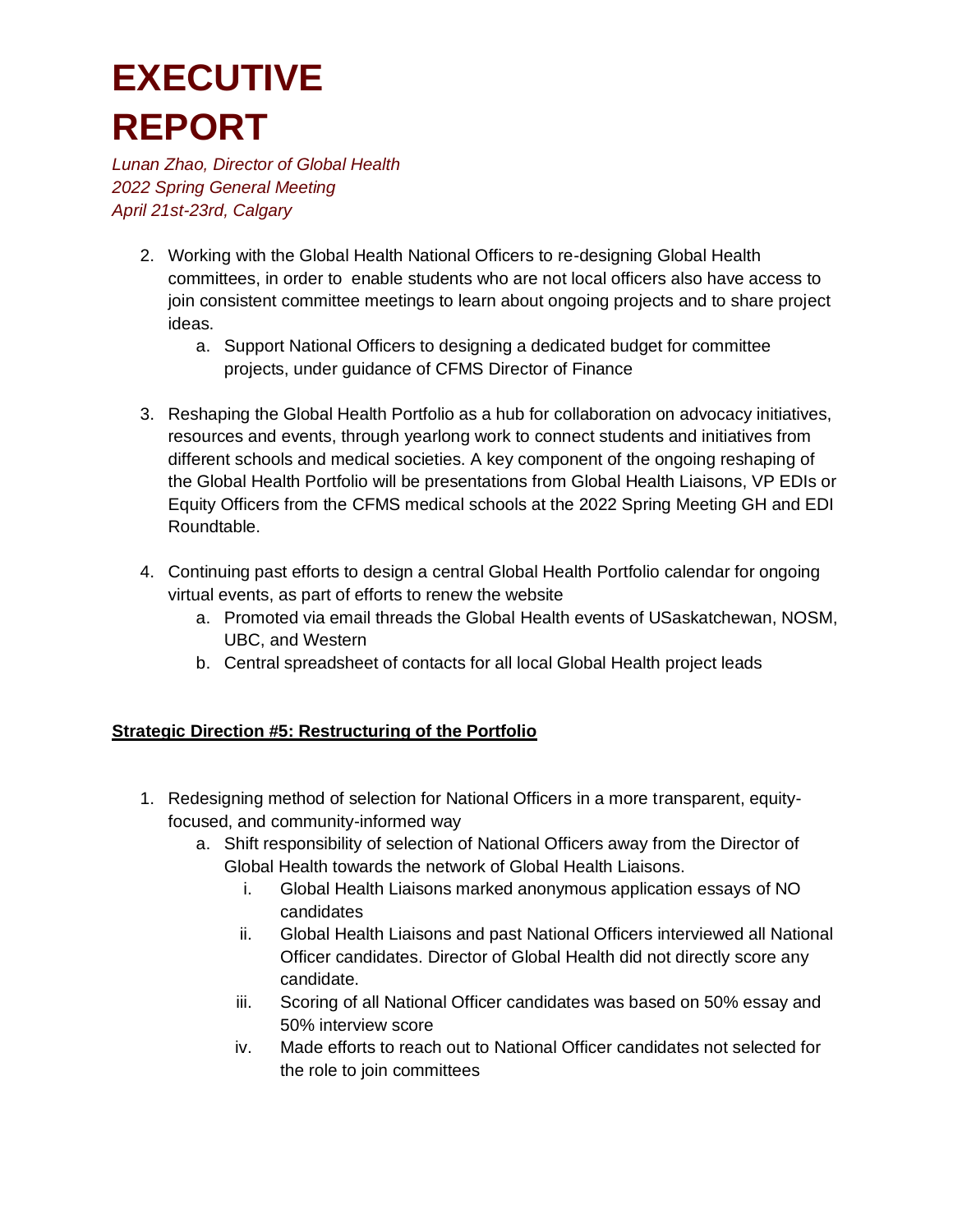*Lunan Zhao, Director of Global Health 2022 Spring General Meeting April 21st-23rd, Calgary*

- v. This approach to National Officer selection is recommended to incoming Directors for future application cycles.
- b. Framed National Officer roles from a social justice perspective
	- i. All the application questions related to plans and reflections on equity, diversity, and inclusion within portfolio
	- ii. All the assessment criteria for essays
- 2. Shifting the prior one National Officer per committee model into a Two-person model to better facilitate transition of knowledge and increase capacity for coordinating both more national and international collaborations
- 3. Working with National Officers to designing more project-focused terms of reference for National Officers, Global Health Liaisons, and Local Officers, with a focus on social justice and health equity initiatives
- 4. In collaboration with National Officers, shifting all Portfolio communications for National Officers, Global Health Liaisons, and Local Officers onto a central slack platform to better facilitate collaborations
- 5. Consulted the Director of Global Health reports from 2015-2021, reviewed the 2016- 2019, 2019-2022, and 2020-2022 Global Health Strategic plan, discussed with past Directors, National Officers, and Global Health Liaisons to inform restructuring of portfolio
- 6. Collaborated with Global Health Liaisons to screen application essays of all candidates for Global Health committees. We will review this process to better streamline all members who wish to join committees

### **Strategic Direction # 6: Enhance Relationship with External Organizations**

- 1. Consistently joined the month AFMC (Association of Faculties of Medicine of Canada) Global Health meetings
- 2. Alongside National Officers, represented the CFMS at the August 2021 and March 2022 week-long virtual International Federation of Medical Students general assemblies, as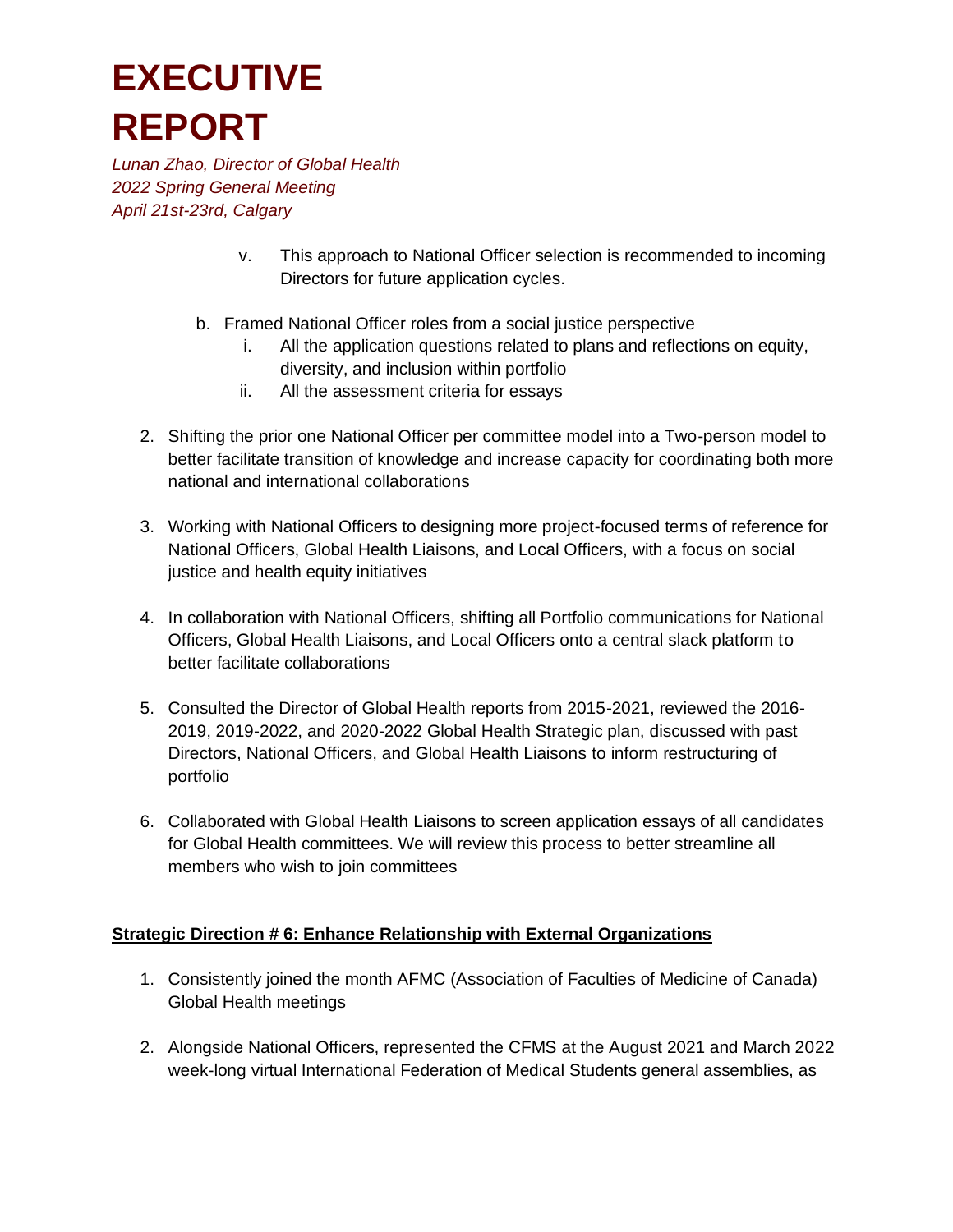*Lunan Zhao, Director of Global Health 2022 Spring General Meeting April 21st-23rd, Calgary*

well as the week-long virtual IFMSA Americas regional assembly.

- a. Collaborated with Medical Student Associations of Australia, Brazil, Singapore, Venezuela, and Philippines to lead a presentation and discussion at March 2022 advocating for a restructuring of membership fees to enable more equitable access for nations facing financial barriers to join IFMSA
- b. Established consistent communications with presidents and leads from many medical associations, including Egypt, Brazil, Australia, Venezuela, Mexico, Jamaica, Gambia, Ghana, and Philippines, to better facilitate collaborations between national committees
- c. Facilitate collaborations between CFMS Global Health national officers with those of other national officers of other nations, including connecting Exchanges with France
- 3. Support National Officers of Partnerships to renew collaborations with national non-profit organizations, including Pathways to Education
- 4. Consistent collaborations with IFMSA-Québec, such as sharing the voting power of delegation teams for the IFMSA August and March meetings and debriefs after the January and March IFMSA Week-long Meetings

### **III. NEXT STEPS FOR DIRECTOR OF GLOBAL HEALTH**

### **Strategic Direction #1: Increased Collaboration within CFMS**

1. Continue integrating CFMS other Director roles with international involvement, as outlined and suggested in previous reports, such as the 2015-2016 Global Health.

### **Strategic Direction #2: Enhance Indigenous Representation**

- 1. Support incoming Director of Indigenous Health roles, through facilitating collaborations between National Officer and committee initiatives
	- a. Works towards ensuring that all Global Health committees center an antioppression and decolonial approach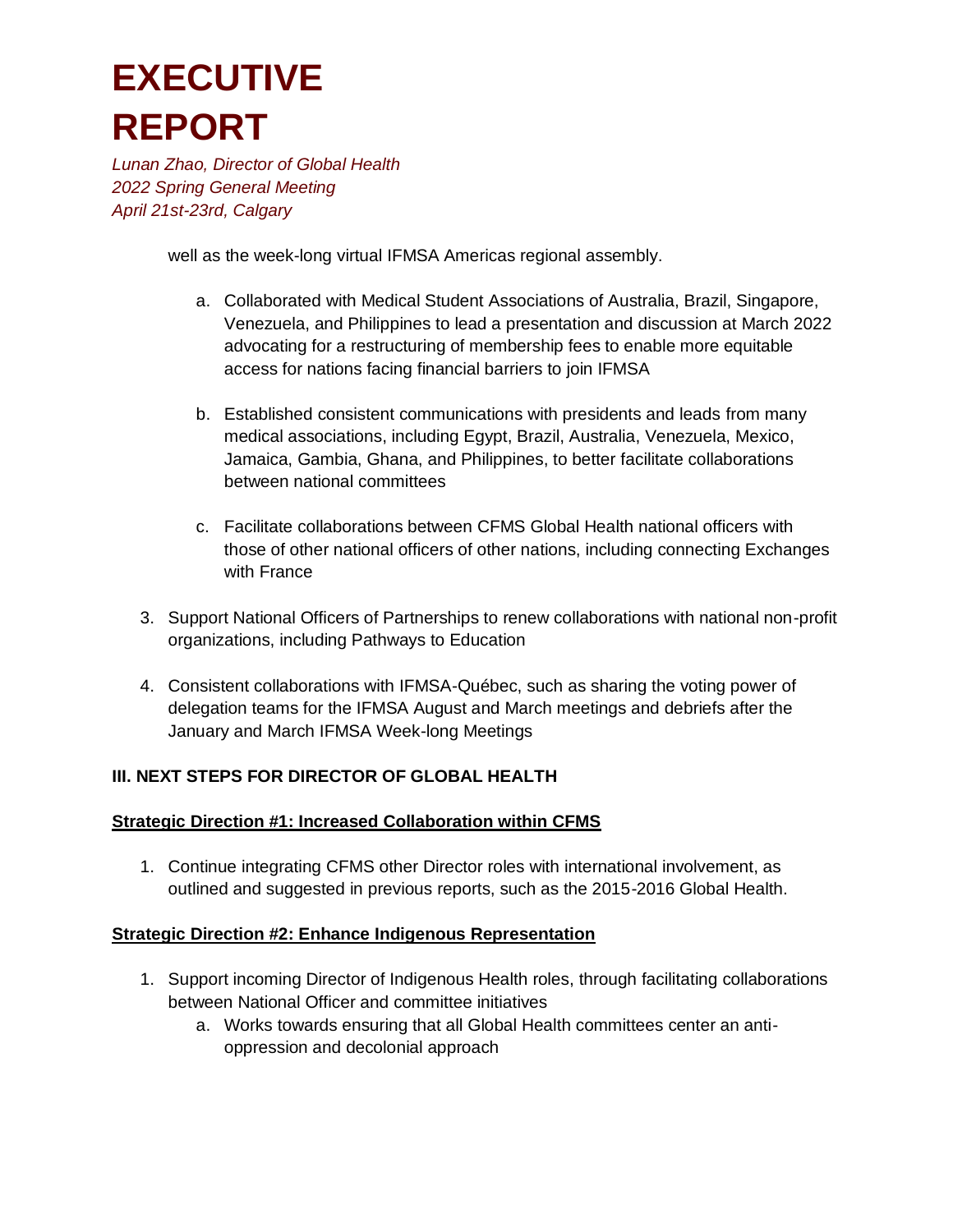*Lunan Zhao, Director of Global Health 2022 Spring General Meeting April 21st-23rd, Calgary*

### **Strategic Direction #3: Positively Contribute to Equity, Diversity, and Inclusivity (EDI) in Medicine**

- 1. Work towards building a central hub for national anti-oppression curriculum advocacy initiatives
- 2. Continue restructuring focus of all Global Health roles and projects as rooted in social justice and health equity

### **Strategic Direction #4: Increased General Member Engagement**

- 1. Post Profiles of all National Officers and Global Health Liaisons on the CFMS Global Health website
- 2. Continue initiation of a Global Health project database
- 3. Re-initiating Global Health newsletter as outlined in the 2016-2017 report
- 4. Expand exchanges to offer more opportunities for Canadian and International medical learners, such as public health exchanges as outlined in the 2017-2018 report
- 5. Coordinate communications between Global Health Liaisons to design a National Initiative, as outlined in the 2017-2018 report
- 6. Continue support Exchange team to re-initiate national network of local exchange officers to plan re-initiation of research exchanges for summer 2023

### **Strategic Direction #5: Restructuring of the Portfolio**

- 1. Work with the Director of Finance on a funding structure for all directors and national officers, in line with 2017-2022 strategic plan recommendation of shifting Exchanges towards a staff model due to capacity limits.
	- a. Requiring an extensive time commitment of candidates also excludes many learners from equity-deserving communities who have to balance part-time work from these leadership roles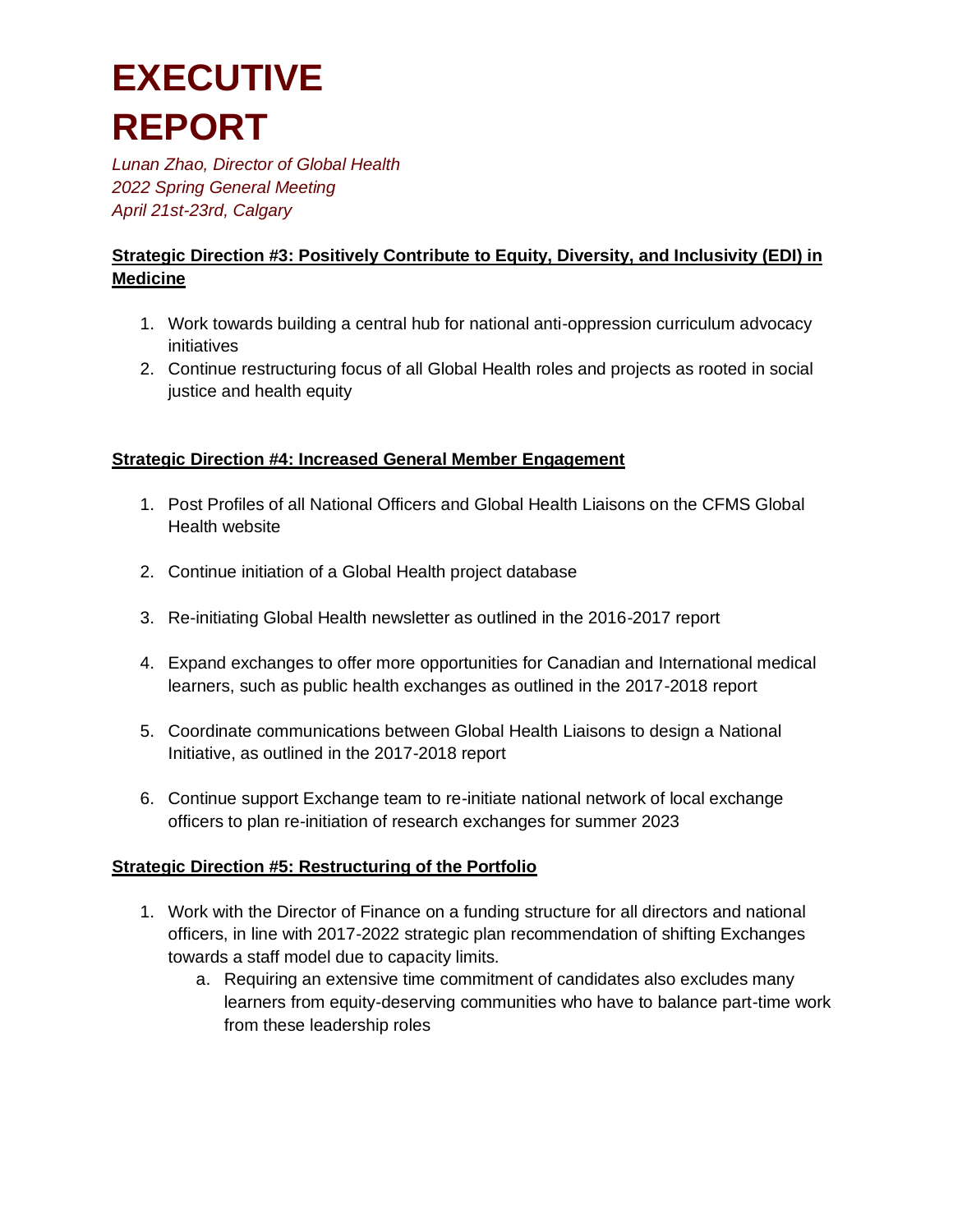*Lunan Zhao, Director of Global Health 2022 Spring General Meeting April 21st-23rd, Calgary*

- 2. Work on designing infographics or visual depictions of the terms of references for National Officers, Global Health Liaisons, and Local Officers
- 3. Look into adapting the name of the Global Health portfolio, in line with the 2015-2016 report's recommendation.
- 4. Look into integrating members who access exchanges through the Global Health portfolio with the anti-oppression advocacy initiatives of other Global Health committees

#### **Strategic Direction # 6: Enhance Relationship with External Organizations**

1. Continue collaborating with national medical student associations within IFMSA from an anti-colonial lens

#### **IV. MEETINGS ATTENDED**

| <b>Date</b>            | <b>Meeting</b>                                         | <b>Location</b> |
|------------------------|--------------------------------------------------------|-----------------|
| April 18th             | <b>CFMS Directors Orientation</b>                      | Online          |
| April 20 <sup>th</sup> | Meeting with CFMS Finance Director                     | Online          |
| April 20 <sup>th</sup> | Meeting with CFMS Director of Education                | Online          |
| April 20 <sup>th</sup> | Meeting with Western Director                          | Online          |
| April 20 <sup>th</sup> | Meeting with Communications Director                   | Online          |
| April $22^{nd}$        | Transition meeting with past Director of Global Health | Online          |
| April 23rd             | Meeting with Indigenous Law Firm                       | Online          |
| April $24^{th}$        | <b>CFMS Board of Directors Meeting</b>                 | Online          |
| April 26 <sup>th</sup> | Meeting with previous Global Health National Officer   | Online          |
|                        | of Partnerships                                        |                 |
| April 27th             | Meeting with previous Global Health National           | Online          |
|                        | Exchange Officer Incoming                              |                 |
| April 29th             | Meeting with NOSM Global Health Liaison                | Online          |
| April 29 <sup>th</sup> | Meeting with previous Global Health National Officer   | Online          |
|                        | of Human Rights and Peace                              |                 |
| April 29 <sup>th</sup> | Meeting with Director of Government Affairs            | Online          |
| May $4^{th}$           | Meeting with UAlberta Global Health Liaison            | Online          |
| May 4 <sup>th</sup>    | Meeting with previous Global Health National Officer   | Online          |
|                        | of Reproductive and Sexual Health                      |                 |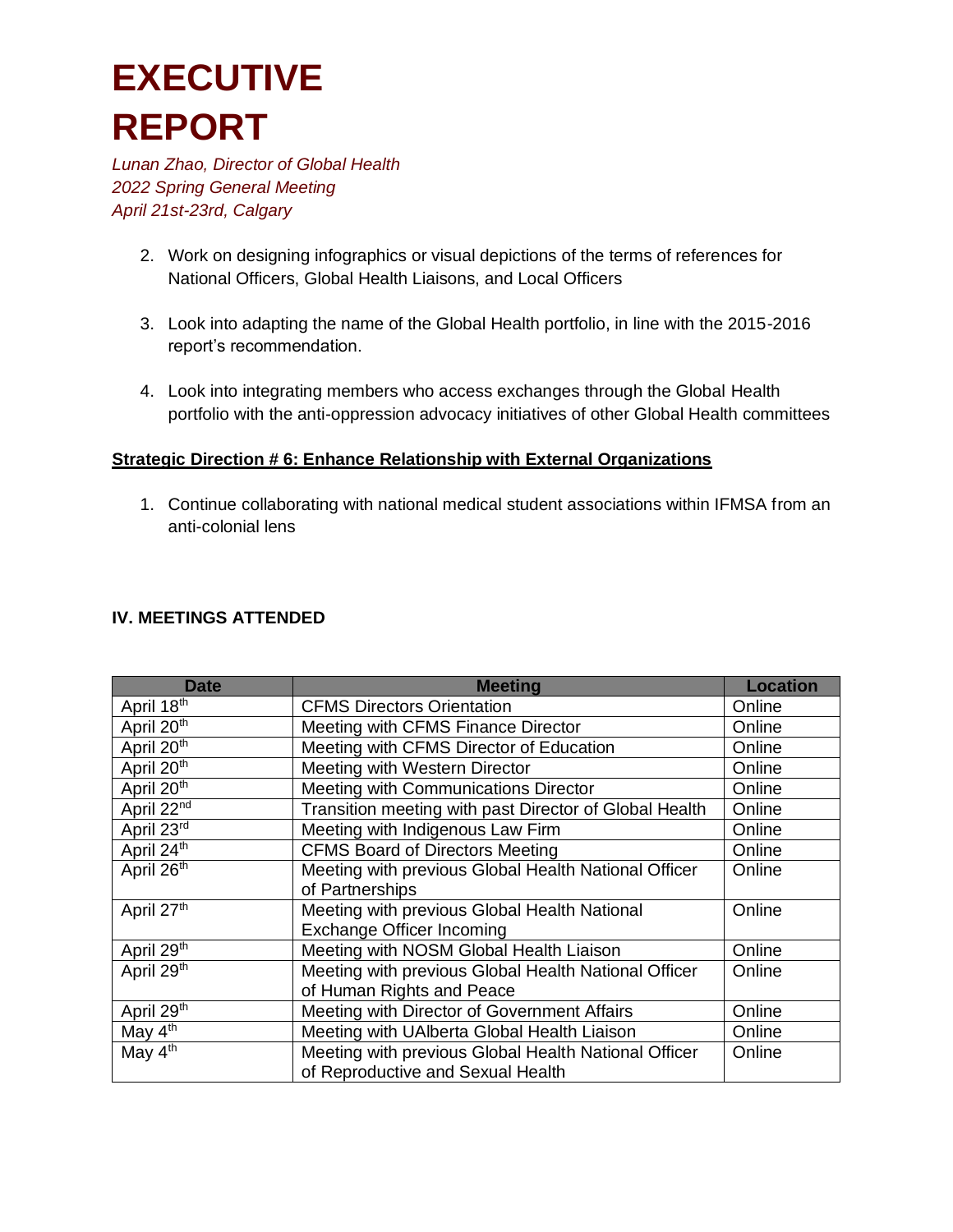| May 7 <sup>th</sup>      | Meeting with previous, previous Global Health           | Online |
|--------------------------|---------------------------------------------------------|--------|
|                          | National Officer of Partnerships                        |        |
| May $7^{\text{th}}$      | Meeting with previous Global Health Communication       | Online |
|                          | Lead                                                    |        |
| May $8th$                | Meeting with Ontario Regional Director                  | Online |
| May 8 <sup>th</sup>      | Meeting with Director of Student Affairs                | Online |
| May 8 <sup>th</sup>      | Meeting with Atlantic Director                          | Online |
| May 8 <sup>th</sup>      | <b>CFMS Board of Directors Meeting</b>                  | Online |
| May $10^{th}$            | Meeting with UAlberta VP EDI                            | Online |
| May 15 <sup>th</sup>     | Meeting with IFMSA Québec Equity, Diversity,            | Online |
|                          | Inclusion (EDI) survey leads                            |        |
| May 16th                 | Check in with previous National Officer of Partnerships | Online |
| May $16^{\overline{th}}$ | Meeting with previous EDI Taskforce                     | Online |
| May 17th                 | Meeting with IFMSA (International Federation of         | Online |
|                          | Medical Students) Americas Regional Director and        |        |
|                          | previous National Exchange Officer                      |        |
| May 17th                 | Meeting with UCalgary VP EDI                            | Online |
| May $20th$               | Meeting with IFMSA Québec NMO (National Member          | Online |
|                          | Organization) President                                 |        |
| May 21st                 | Meeting with previous National Exchange Officer         | Online |
|                          | Outgoing                                                |        |
| May $22^{nd}$            | Meeting with previous National Officer Team             | Online |
| May $22^{nd}$            | <b>CFMS Board of Directors Meeting</b>                  | Online |
| May 28th                 | Check-in with previous Director of Global Health        | Online |
| May 30 <sup>th</sup>     | Global Health Roundtable with Global Health Liaisons    | Online |
|                          | from 15 schools                                         |        |
| June $4th$               | Meeting with Student-Senior Isolation Prevention        | Online |
|                          | Partnership (SSIPP) leads                               |        |
| June $5th$               | Meeting with EDI Roundtable (VPs EDI from 15            | Online |
|                          | universities)                                           |        |
| June $5th$               | <b>CFMS Board of Directors Meeting</b>                  | Online |
| June 10 <sup>th</sup>    | <b>AMFC Meeting</b>                                     | Online |
| June 11 <sup>th</sup>    | Meeting with Indigenous Law firm and CFMS Finance       | Online |
|                          | Director and Western Director                           |        |
| June 12th                | Meeting with IFMSA WHO (world health organization)      | Online |
|                          | Liaison                                                 |        |
| June 13th                | Meeting with Anti-Oppression Calls to Action Letter     | Online |
|                          | writers                                                 |        |
| June $13th$              | <b>Check-in with Interim President</b>                  | Online |
| June 18th                | Meeting with Dalhousie U Global Health Liaisons         | Online |
| June $19th$              | CFMS Board of Directors meeting to draft Values         | Online |
|                          | Statement                                               |        |
| June 20 <sup>th</sup>    | VP EDI Roundtable #2                                    | Online |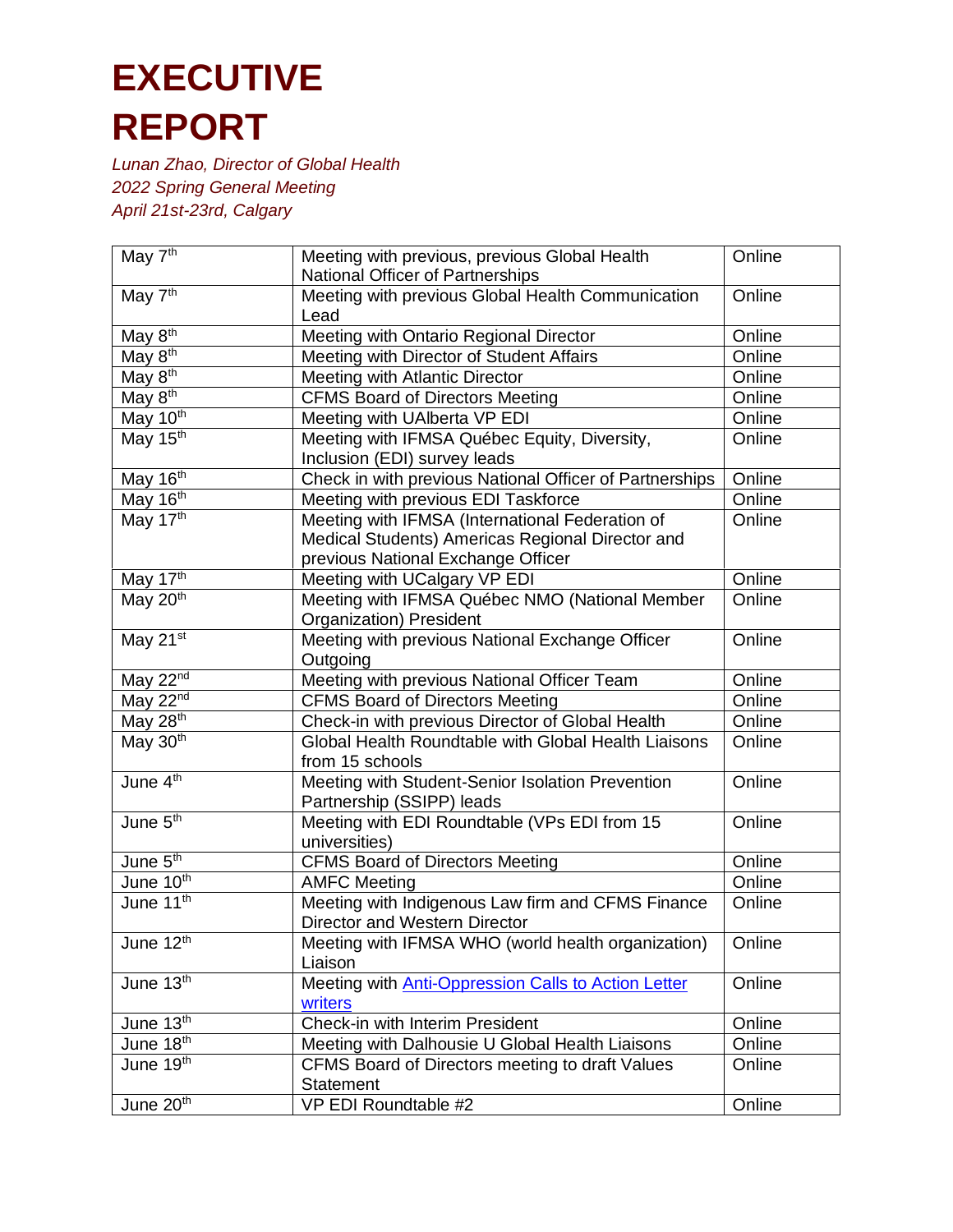| June 22nd                        | Meeting with Western U VP EDI                         | Online |
|----------------------------------|-------------------------------------------------------|--------|
| June 22 <sup>nd</sup>            | Meeting with Western U Global Health Local Officer to | Online |
|                                  | listen to recommendations                             |        |
| June 24th                        | Meeting with Queens U Global Health Local Officer to  | Online |
|                                  | listen to recommendations                             |        |
| June 25 <sup>th</sup>            | Interview with candidate for General Manager          | Online |
| June 27th                        | CFMS Board of Directors Special Meeting on nom        | Online |
|                                  | com recruitment                                       |        |
| June 28 <sup>th</sup>            | Check-in with IFMSA Americas Regional Director on     | Online |
|                                  | <b>IFMSA August Assembly</b>                          |        |
| June 28th                        | Check-in with UToronto Global Health Liaison          | Online |
| June 29th                        | Meeting with UManitoba VP EDI                         | Online |
| July 3 <sup>rd</sup>             | <b>CFMS Board of Directors Meeting</b>                | Online |
| July $4^{\text{th}}$             | Meeting with VP EDIs                                  | Online |
| July 10 <sup>th</sup>            | CFMS Board of Directors Planning Meeting for Special  | Online |
|                                  | <b>General Assembly</b>                               |        |
| July 11 <sup>th</sup>            | <b>CFMS Special General Assembly</b>                  | Online |
| July $11^{th}$                   | <b>CFMS Global Health and Education Community</b>     | Online |
|                                  | Consultation                                          |        |
| July 11 <sup>th</sup>            | HEART (Health and Environment Adaptive Response       | Online |
|                                  | <b>Taskforce) Meeting</b>                             |        |
| July $14^{\text{th}}$            | Meeting with McGill Global Health Liaison             | Online |
| July 16 <sup>th</sup>            | Check in with previous, previous National Officer of  | Online |
|                                  | Partnerships to discuss planning for IFMSA general    |        |
|                                  | assembly                                              |        |
| July 20 <sup>th</sup>            | Check in with IFMSA Americas Regional Director for    | Online |
|                                  | <b>IFMSA General Assembly</b>                         |        |
| July 21st                        | Meeting with Canadian Medical Association Directors   | Online |
| July 22nd                        | Meeting with OMSA (Ontario Medical Student            | Online |
|                                  | Association) VP EDI                                   |        |
| July 27-29 <sup>th</sup>         | IFMSA August General Assembly NMO (National           | Online |
|                                  | Member Organization) Management Sessions and          |        |
|                                  | debriefs with delegate team                           |        |
| July $30^{th}$ - August $6^{th}$ | <b>IFMSA August General Assembly NMO President</b>    | Online |
|                                  | <b>Sessions</b>                                       |        |
| July $3\overline{1^{st}}$        | Check-in with IFMSA Québec NMO President              | Online |
| July 31st                        | Meeting with (IFMSA) Egypt NMO President              | Online |
| July 31st                        | <b>CFMS Board of Directors Meeting</b>                | Online |
| August 1 <sup>st</sup>           | Check-in with previous Director of Global Health      | Online |
| August 1 <sup>st</sup>           | Meeting with 2018-2019 CFMS Director of Global        | Online |
|                                  | Health                                                |        |
| August <sub>1st</sub>            | Meeting with (IFMSA) Philippines NMO President        | Online |
| August 2 <sup>nd</sup>           | Meeting with (IFMSA) Jamaica NMO President            | Online |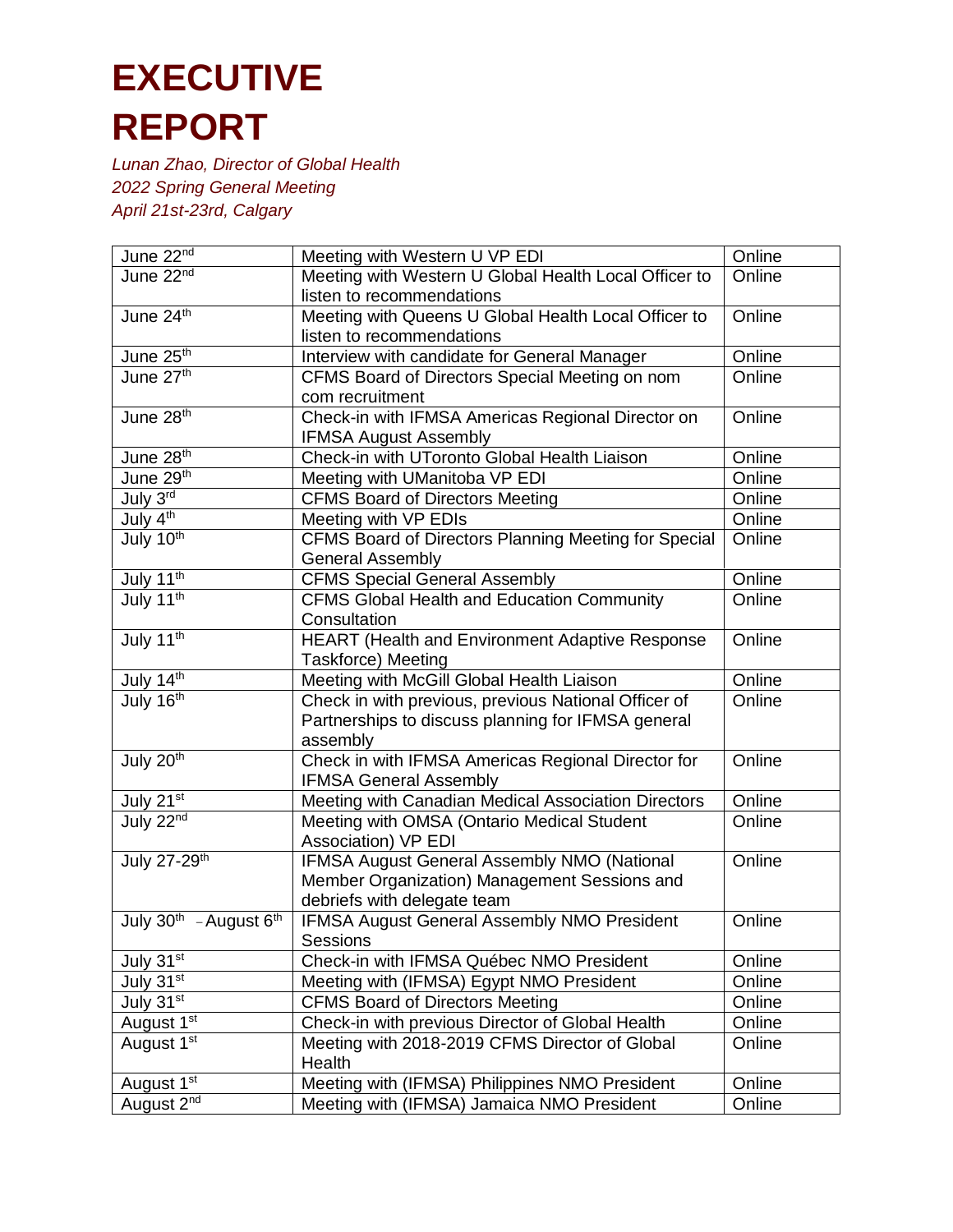| August 2 <sup>nd</sup>     | Meeting with CFMS President                             | Online      |
|----------------------------|---------------------------------------------------------|-------------|
| August 2 <sup>nd</sup>     | Meeting with IFMSA Québec delegate team to the          | Online      |
|                            | IFMSA August general assembly                           |             |
| August 3rd                 | Meeting with the USherbrooke at New Brunswick           | Online      |
|                            | <b>Global Health Liaisons</b>                           |             |
| August 4 <sup>th</sup>     | Meeting with (IFMSA) USA NMO President                  | Online      |
| August 4th                 | Meeting with (IFMSA) Kazakhstan NMO President           | Online      |
| August 4 <sup>th</sup>     | Meeting with (IFMSA) Venezuela NMO President            | Online      |
| August 5th                 | Meeting with (IFMSA) Sierra Leone NMO President         | Online      |
| August 5 <sup>th</sup>     | Meeting with (IFMSA) Ghana NMO President                | Online      |
| August 6 <sup>th</sup>     | Meeting with NMO Presidents of Brazil, Venezuela,       | Online      |
|                            | Singapore, Australia to discuss establishment of an     |             |
|                            | IFMSA taskforce on membership fee inequities #1         |             |
| August 9th                 | Meeting with 2017-2018 CFMS Director of                 | Online      |
|                            | <b>Government Affairs</b>                               |             |
| August 12 <sup>th</sup>    | Meeting with CFMS delegate to the IFMSA August          | Online      |
|                            | General Assembly Portfolio sessions                     |             |
| August $13^{th} - 15^{th}$ | <b>IFMSA August General Assembly Portfolio Sessions</b> | Online      |
|                            | and debriefs with CFMS delegate team                    |             |
| August 14th                | Meeting with IFMSA taskforce on membership fee          | Online      |
|                            | inequities #2 (representatives from 10+ countries)      |             |
| August 14th                | <b>CFMS Board of Directors Meeting</b>                  | Online      |
| August 15th                | Meeting with CFMS Communications Director               | Online      |
| August 20 <sup>th</sup>    | Check-in with (IFMSA) (DENEM) Brazil NMO                | Online      |
|                            | President                                               |             |
| August 21 <sup>st</sup>    | Meeting with Canadian Youth Delegate to the World       | Online      |
|                            | Health Organization to discuss restructuring of Global  |             |
|                            | Health portfolio                                        |             |
| August 22 <sup>nd</sup>    | Canadian Medical Association Annual Meeting             | Online      |
| August 23rd                | Meeting with (IFMSA) France NMO National                | Online      |
|                            | <b>Exchange Officers</b>                                |             |
| August 24th                | Meeting with IFMSA taskforce on membership              | Online      |
|                            | inequities #3                                           |             |
| August 25th                | Meeting with UToronto Exchange team to discuss re-      | Toronto, ON |
|                            | initiating exchanges                                    |             |
| August 27 <sup>th</sup>    | Check-in with (IFMSA) Australia NMO President to        | Online      |
|                            | discuss collaborations                                  |             |
| August 28 <sup>th</sup>    | <b>CFMS Board of Directors Meeting</b>                  | Online      |
| August 29 <sup>th</sup>    | Meeting with IFMSA Americas Regional Assistant for      | Online      |
|                            | Exchanges to discuss resources for re-initiating        |             |
|                            | exchanges                                               |             |
| September 11 <sup>th</sup> | CFMS Board of Directors Meeting for Fall Recruitment    | Online      |
|                            | (Nom com)                                               |             |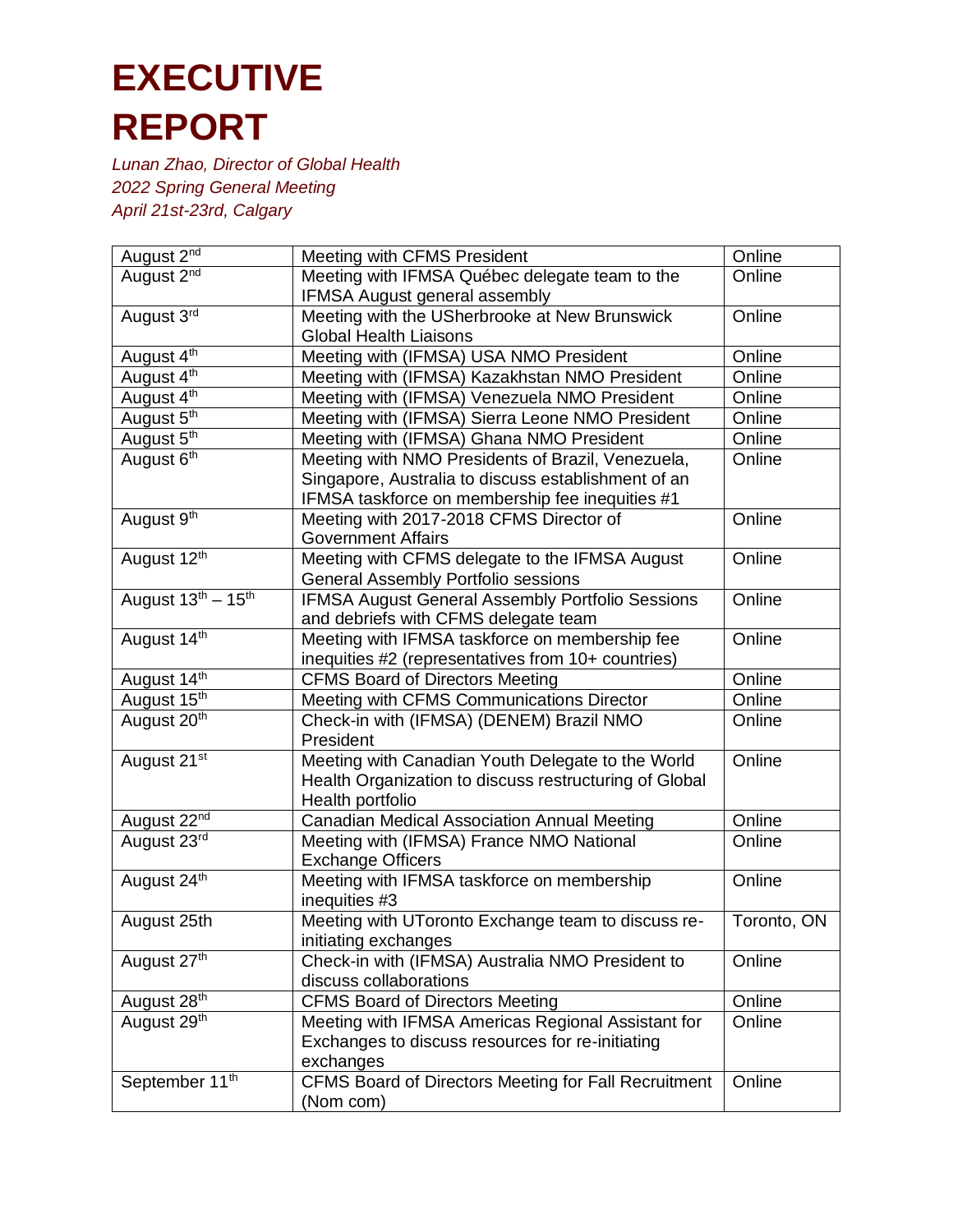| September 16th            | Meeting with (IFMSA) Guinea NMO President                                                        | Online      |
|---------------------------|--------------------------------------------------------------------------------------------------|-------------|
| September 17th            | Meeting with Previous National Exchange Officer and                                              | Online      |
|                           | several local exchange officers (McGill, Dalhousie,                                              |             |
|                           | UToronto) to discuss exchanges                                                                   |             |
| September 17th            | Check-in with CFMS President                                                                     | Online      |
| September 18th            | Meeting with HEART (Health and Environment) Co-                                                  | Online      |
|                           | leads to discuss fall recruitment                                                                |             |
| September 23rd            | Meeting with AFMC Global Health Leads of Canadian<br><b>Universities</b>                         | Online      |
| September <sub>25th</sub> | <b>CFMS Board of Directors meeting</b>                                                           | Online      |
| September 30th            | Meeting with CFMS National Officer of Political Action                                           | Toronto, ON |
| October 2 <sup>nd</sup>   | Meeting with UToronto Global Health Liaisons                                                     | Toronto, ON |
| October 5 <sup>th</sup>   | Check-in with previous CFMS National Officer of                                                  | Online      |
|                           | Human Rights and Peace                                                                           |             |
| October 8 <sup>th</sup>   | Check-in with Director of Education                                                              | Online      |
| October 13 <sup>th</sup>  | Check-in with Director of Government Affairs                                                     | Online      |
| October 14th              | Meeting with USaskatchewan Global Health Liaison                                                 | Online      |
| October 15th -16th        | Join UCalgary Global Health conference                                                           | Online      |
| October 22 <sup>nd</sup>  | Global Health Annual General Meeting Roundtable                                                  | Online      |
| October 23rd-24th         | <b>CFMS Annual General Meeting</b>                                                               | Online      |
| November 4 <sup>th</sup>  | Meeting with Canadian Youth Delegate to World                                                    | Online      |
|                           | Health Assembly to discuss collaborations with Global                                            |             |
|                           | Health                                                                                           |             |
| November 14th             | Meeting with IFMSA National Member Organization                                                  | Online      |
|                           | presidents of Brazil, Philippines, and Venezuela on                                              |             |
|                           | redesigning membership fee initiative                                                            |             |
| November 20th             | Monthly CFMS Board of Directors meeting                                                          | Online      |
| December 3rd              | Meeting with UToronto Global Health Liaisons                                                     | Online      |
| December 10th             | Meeting with Australia Medical Student Association,                                              | Online      |
|                           | IFMSA NMO President to discuss collaborations                                                    |             |
| December 12th             | Monthly Global Health Liaison Roundtable to discuss                                              | Online      |
|                           | interviewing of National Officers                                                                |             |
| December 21 <sup>st</sup> | Join interviews for National Exchange Officer                                                    | Online      |
| December 23rd             | Meeting with Global Health Liaisons who had helped                                               | Online      |
|                           | with interviewing National Officer candidates to finalize                                        |             |
|                           | details                                                                                          |             |
| January 2 2022            | Meeting with National Officer of Human Rights and                                                | Online      |
|                           | Peace to plan IFMSA introduction session                                                         |             |
| January 2 2022            | Meeting with National Officer of Partnerships to                                                 | Online      |
|                           | discuss plans for the year                                                                       | Online      |
| January 2 2022            | Meeting with past National Officer of Human Rights<br>and Peace and past co-lead for CFMS Canada |             |
|                           | delegate to the IFMSA Americas meeting                                                           |             |
|                           |                                                                                                  |             |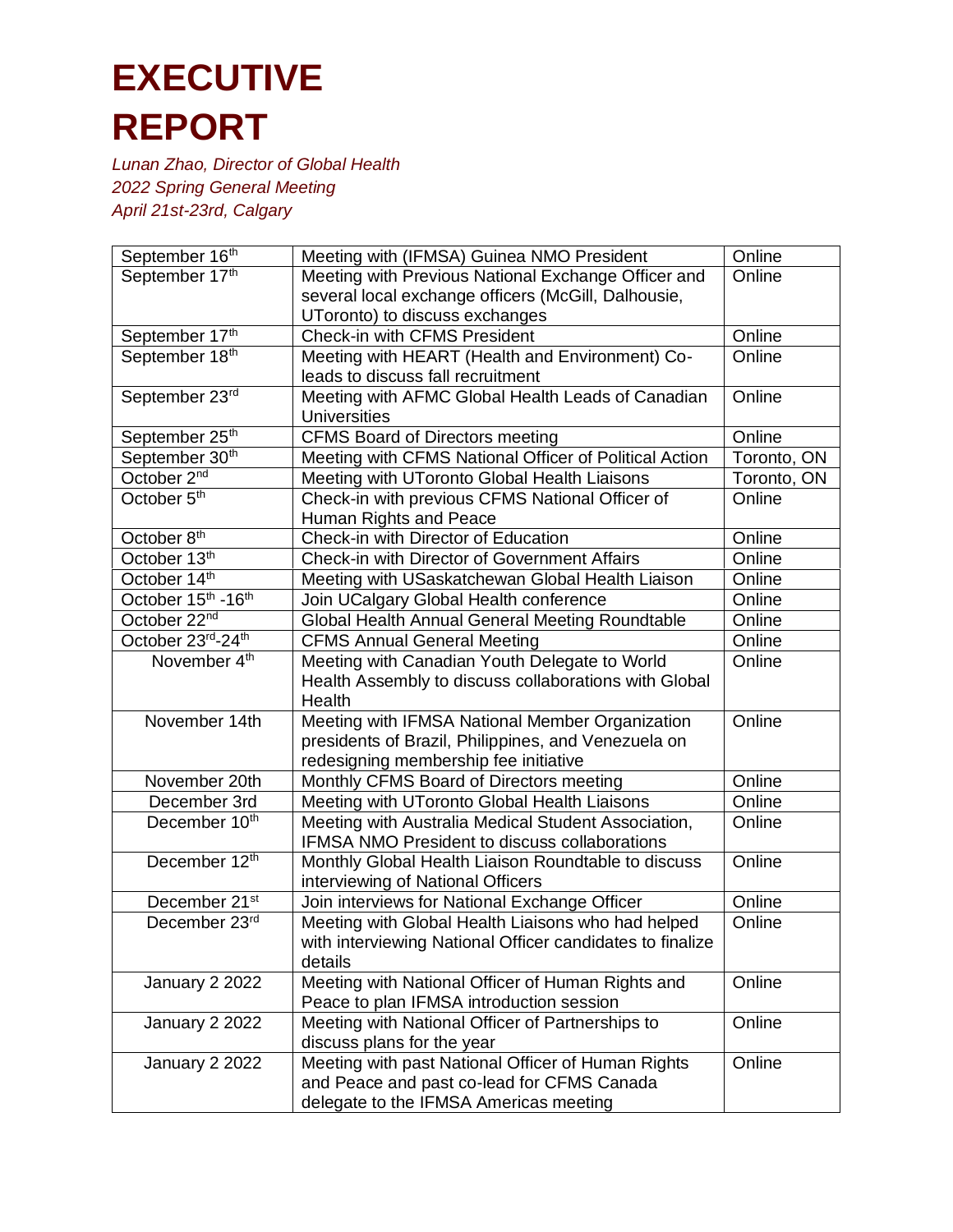| January 4 2022                            | Meeting with Past CFMS President                              | Online |
|-------------------------------------------|---------------------------------------------------------------|--------|
| January 4 2022                            | <b>IFMSA Overview Meeting with all National Officers</b>      | Online |
| January 5-9 2022                          | IFMSA Americas Regional Meeting, full-time week               | Online |
|                                           | long seminars with NMO Presidents from other                  |        |
|                                           | national medical student associations                         |        |
| January 7 2022                            | <b>Global Health National Officer Meeting</b>                 | Online |
| January 9 2022                            | Meeting with 2018-2019 CFMS Director of Global                | Online |
|                                           | Health                                                        |        |
| <b>January 11 2022</b>                    | Meeting with National Officer of Human Rights and             | Online |
|                                           | Peace to plan out National Officer Orientation                |        |
| <b>January 12 2022</b>                    | <b>Global Health National Officer Orientation</b>             | Online |
| <b>January 12 2022</b>                    | Meeting with National Officer of Global Health                | Online |
|                                           | Education                                                     |        |
| <b>January 13 2022</b>                    | Meeting with co-National Officers of Partnerships             | Online |
| <b>January 14 2022</b>                    | Meeting with CFMS General Manager to discuss                  | Online |
|                                           | collaborations                                                |        |
| <b>January 15 2022</b>                    | Join U of Saskatchewan Global Health Conference               | Online |
| <b>January 16 2022</b>                    | <b>CFMS Monthly Board of Directors Meeting</b>                | Online |
| <b>January 16 2022</b>                    | Meeting with CFMS Director of Finance                         | Online |
| <b>January 17 2022</b>                    | GH NO (National Officer) - Weekly Planning Meeting            | Online |
|                                           | #1                                                            |        |
| <b>January 19 2022</b>                    | IFMSA AmRM Debrief Meeting with IFMSA Quebec                  | Online |
| <b>January 22 2022</b>                    | Meeting with Co-National Officer of Partnerships and          | Online |
|                                           | past Pathways to Education lead                               |        |
| <b>January 24 2022</b>                    | Meet with UToronto Global Health Liaison                      | Online |
| <b>January 24 2022</b>                    | GH NO - Weekly Planning Meeting #2                            | Online |
| <b>January 24 2022</b>                    | Monthly Roundtable with Global Health Liaisons                | Online |
| <b>January 26 2022</b>                    | Meeting with 2016-2017 Director of Global Health              | Online |
| <b>January 27 2022</b>                    | Meeting with 2015-2016 Director of Global Health              | Online |
| <b>January 28 2022</b>                    | Meeting with National Officer of Human Rights and             | Online |
|                                           | Peace                                                         |        |
| <b>January 29 2022</b>                    | Meeting with National Officer of Global Health<br>Education   | Online |
|                                           |                                                               | Online |
| <b>January 29 2022</b>                    | Meeting with National Officer of Partnerships                 |        |
| <b>January 29 2022</b>                    | Meeting with National Officer of Exchanges                    | Online |
| <b>January 29 2022</b>                    | Meeting with NMO Presidents of DENEM Brazil                   | Online |
| <b>January 30 2022</b>                    | Meeting with National Officer of Exchanges                    | Online |
| January 31 2022                           | Planning Meeting with National Officer of Human               | Online |
|                                           | <b>Rights and Peace</b><br>GH NO - Weekly Planning Meeting #3 | Online |
| <b>January 31 2022</b><br>February 2 2022 | Planning Meeting with co-National Officer of Human            | Online |
|                                           | <b>Rights and Peace</b>                                       |        |
| February 4 2022                           | Meeting with CFMS Québec Director                             | Online |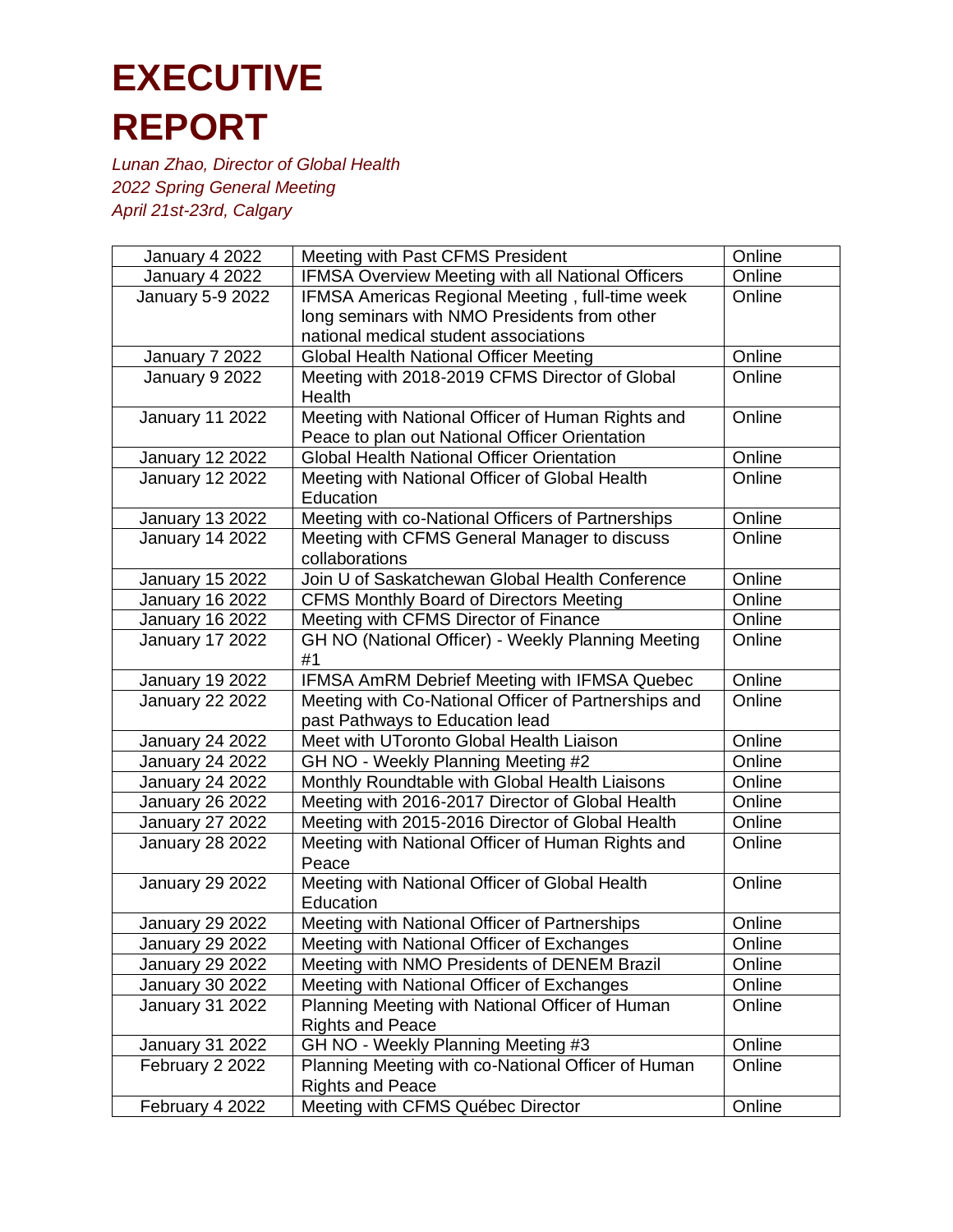| February 6 2022      | Monthly CFMS Directors Board Meeting                    | Online |
|----------------------|---------------------------------------------------------|--------|
| February 6 2022      | Planning Meeting with NMO President Australian          | Online |
|                      | <b>Medical Student Association</b>                      |        |
| February 6 2022      | Join biweekly Health and Environment Meeting            | Online |
| February 7 2022      | Meet with UToronto Global Health Liaisons               | Online |
| February 7 2022      | GH NO - Weekly Planning Meeting #4                      | Online |
| February 9 2022      | Meet with NMO Presidents of Australia, Singapore,       | Online |
|                      | Philippines, Brazil, and Venezuela to plan discussion   |        |
|                      | of restructuring membership fees of IFMSA               |        |
| February 9 2022      | Global Health National Officer Monthly Meeting          | Online |
| February 11 2022     | Check-in with National Officer of Human Rights and      | Online |
|                      | Peace who is helping in role as Global Health Dyad      |        |
| February 12 2022     | Planning Meeting with Co-leads for IFMSA March          | Online |
|                      | Assembly in National Officer team                       |        |
| February 13 2022     | Check-in meeting with co-National Officers of Public    | Online |
|                      | Health                                                  |        |
| February 15 2022     | Meeting with National Exchange Officers to plan re-     | Online |
|                      | initiation of exchanges                                 |        |
| February 15 2022     | Join Human Rights and Peace committee meeting           | Online |
| February 16 2022     | Meeting with National Officers of Partnerships and      | Online |
|                      | <b>CFMS Director of Global Health to discuss Global</b> |        |
|                      | <b>Health Initiative Fund</b>                           |        |
| February 17 2022     | Meeting with UOttawa Global Health Liaison              | Online |
| February 18 2022     | Join Queens U Global Health team Traditional            | Online |
|                      | <b>Medicine Panel event</b>                             |        |
| February 25 2022     | Planning meeting with National Officer of Human         | Online |
|                      | Rights and Peace for following month                    |        |
| February 27 2022     | <b>CFMS Full-Day Monthly Directors Meeting</b>          | Online |
| February 27 2022     | Planning Meeting with IFMSA Co-leads in National        | Online |
|                      | Officer team                                            |        |
| February 28 2022     | Meeting with CFMS President to discuss recruitment      | Online |
|                      | for committees                                          |        |
| February 28 2022     | Monthly Roundtable with Global Health Liaisons          | Online |
| March 1st - 6th 2022 | IFMSA General Assembly, full-time week-long             | Online |
|                      | seminars with IFMSA NMO Presidents of other             |        |
|                      | national medical student associations                   |        |
| March 5 2022         | Meet with Public Health Committee member                | Online |
| March 6 2022         | Global Health National Officer Monthly Meeting          | Online |
| March 7 2022         | Meeting with CFMS Director of Government Affairs        | Online |
| March 12 2022        | GH NO Finance Meeting (Budget and Global Health         | Online |
|                      | <b>Initiative Grant Taskforce)</b>                      |        |
| March 14 2022        | Meeting with National Officer of Human Rights and       | Online |
|                      | Peace to plan monthly aims                              |        |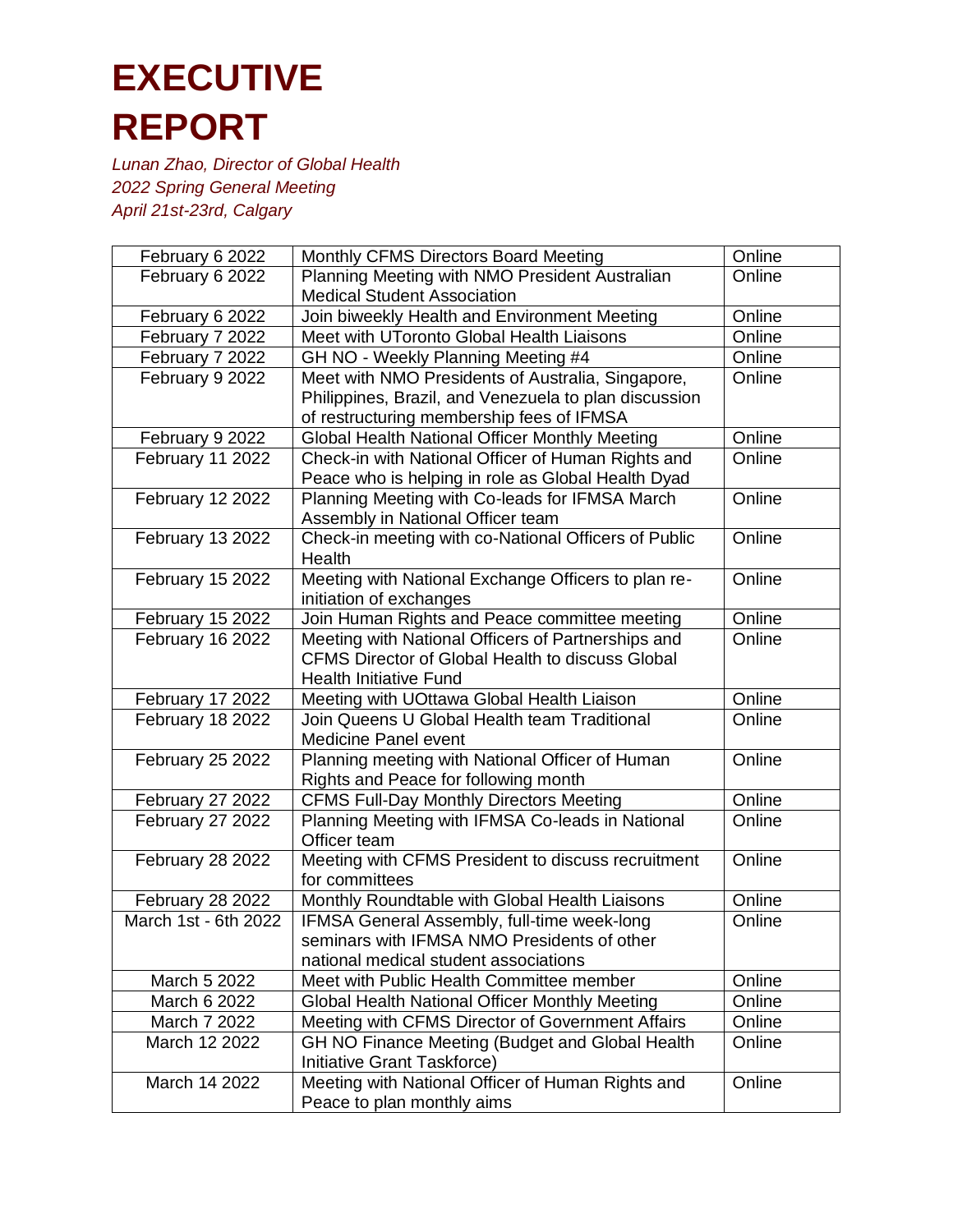*Lunan Zhao, Director of Global Health 2022 Spring General Meeting April 21st-23rd, Calgary*

| March 18 2022    | GH NO Finance Meeting (Budget and Global Health<br>Initiative Grant Taskforce) | Online     |
|------------------|--------------------------------------------------------------------------------|------------|
| March 22 2022    | IFMSA General Assembly CFMS-Canada Debrief                                     | Online     |
| March 25 2022    | Meeting with National Officer of Global Health                                 | Online     |
|                  | Education for help drafting the proposal for two                               |            |
|                  | National Officers per team                                                     |            |
| March 25-27 2022 | Monthly CFMS Directors Meeting - Full-time weekend                             | Ottawa, ON |
| March 26 2022    | <b>GH NO Finance Meeting</b>                                                   | Online     |
| March 28 2022    | Monthly Global Health Roundtable                                               | Online     |
| March 29 2022    | Global Health National Officer Monthly Meeting                                 | Online     |
| March 30 2022    | Meeting with National Exchange Officers to plan out                            | Online     |
|                  | re-initiation of exchanges                                                     |            |
| April 2 2022     | GH NO SGM Planning Meeting with National Officer                               | Online     |
|                  | co-leads                                                                       |            |
| April 2 2022     | Meeting with National Officer of Research Exchange                             | Online     |
|                  | and IFMSA Research Exchange Regional Director for                              |            |
|                  | advice re-initiating exchanges                                                 |            |
| April 2 2022     | Meeting with CFMS Ontario Regional Director for help                           | Online     |
|                  | restructuring Global Health portfolio                                          |            |
| April 4 2022     | GH NO SGM Planning Meeting with National Officer                               | Online     |
|                  | co-leads                                                                       |            |
| April 5 2022     | Meeting with National Officer of Research Exchange                             | Online     |
|                  | and past National Exchange Officer incoming                                    |            |
| April 6 2022     | Meeting with Western Director to plan EDI and Global                           | Online     |
|                  | Health joint roundtable                                                        |            |
| April 10 2022    | Meeting with past National Officer of Global Health                            | Online     |
|                  | Education                                                                      |            |
| April 10 2022    | Monthly Equity, Diversity, Inclusion Roundtable                                | Online     |

### **V. CONCLUSIONS**

I am grateful to be able to collaborate with many thoughtful and reflective student leads, who care for social justice and health equity, including our National Officers, my fellow CFMS Directors, VPs Global Health, Local Officers, and VPs Equity, Diversity, Inclusion. None of what the portfolio is undertaking would be possible without their support and labour. I also want to thank each of the past leaders within the Global Health Portfolio and CFMS who have taken time to share their guidance. I especially want to thank our Global Health National Officers who have taken initiative to co-lead many threads of the portfolio's responsibilities. I would hope to thank many individuals by name in my final report in fall 2022.